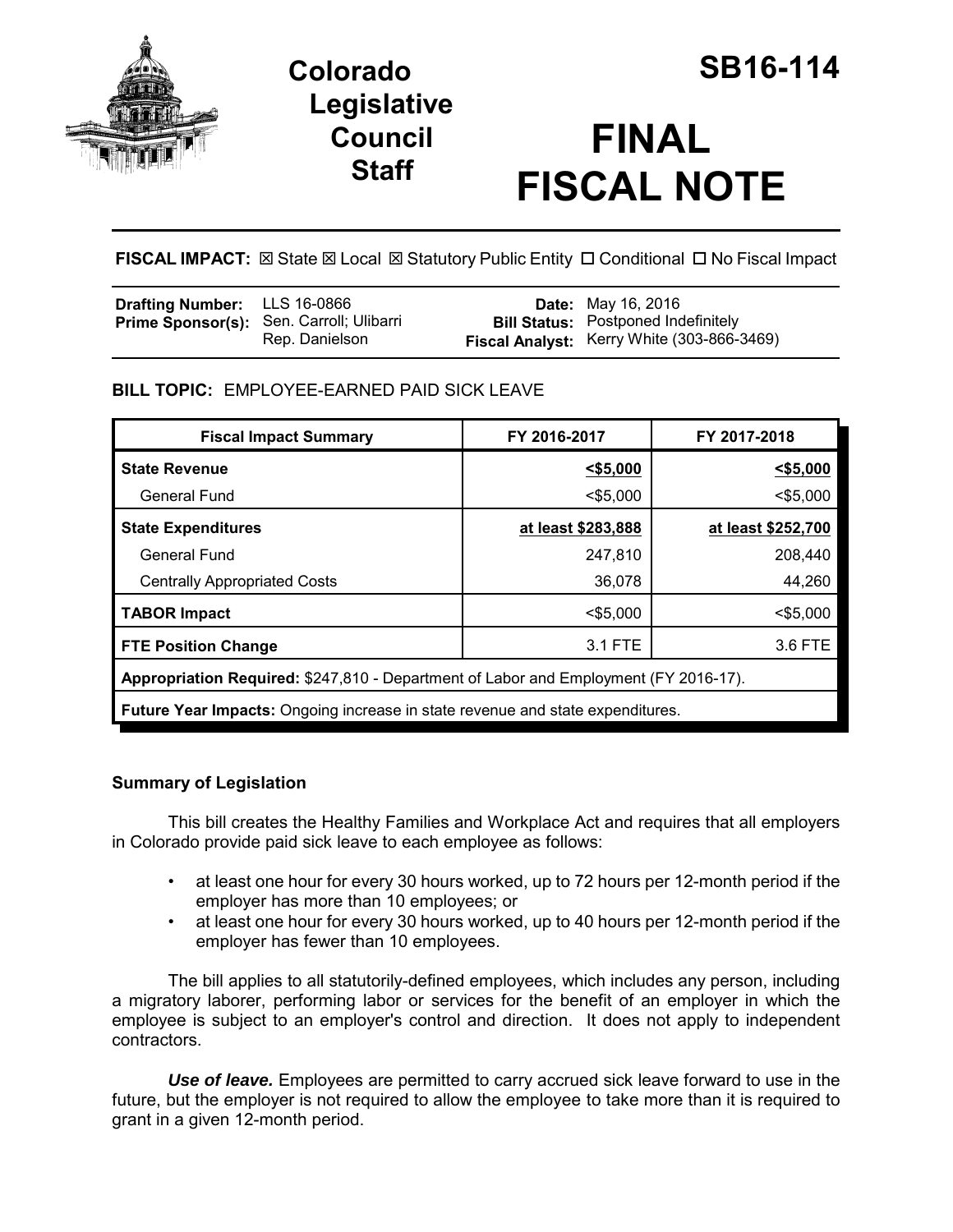May 16, 2016

Paid sick leave may be used for:

- the employee's own health care or that of a member of the employee's family (which is expanded to include another person related by blood, marriage, adoption, foster or legal guardianship; a domestic partner; the spouse of an employees's child, parent, sibling, or grandparent; or any other person living within the same household of the employee for at least six months or who has a close relationship equivalent to that of a family member);
- absences related to specified incidences of domestic abuse, sexual assault, or harassment; or
- when a public official has ordered the closure of the employee's workplace, or the school or child care facility of the employee's child, due to a public health emergency.

Employers are not required to pay out unused sick leave balances. However, if a terminated employee returns to work with the same employer within a 12-month period, that employer is required to reinstate any uncompensated, accrued sick leave balances for that employee.

*Notice.* Employers are required to notify employees of the amount of paid sick leave to which they are entitled and the terms of its use. The Colorado Department of Labor and Employment (CDLE) is required to create and make available posters outlining the paid sick leave policy for use by employers.

*Employee rights and civil actions.* Employees are not required to disclose the details of medical conditions or absences related to abuse. An employer is prohibited from retaliating against any attempt by an employee to exercise his or her rights under the bill or from counting paid sick leave used by an employee as an absence that may to lead to or result in disciplinary action. An employer who willfully violates these requirements is subject to a civil fine not to exceed \$100 per separate violation. Fines are credited to the General Fund.

*Enforcement.* Employers are required to retain records documenting hours worked, paid sick leave accrued and paid sick leave used, for each employee for a five-year period. Employers are to provide reasonable access to records for monitoring by the CDLE. CDLE is provided with rulemaking authority and is given jurisdiction over enforcement of the bill's requirements. Any findings, awards, or orders issued by the CDLE are subject to judicial review.

#### **State Revenue**

Beginning in FY 2016-17, this bill may increase revenue credited to the General Fund as a result of any civil fines. The bill authorizes fines of up to \$100 for an employer that willfully violates the requirements of the bill. Fine revenue is anticipated to be minimal and less than \$5,000 in any fiscal year.

#### **TABOR Impact**

This bill increases state revenue from fines, which will increase the amount of money required to be refunded under TABOR. TABOR refunds are paid out of the General Fund.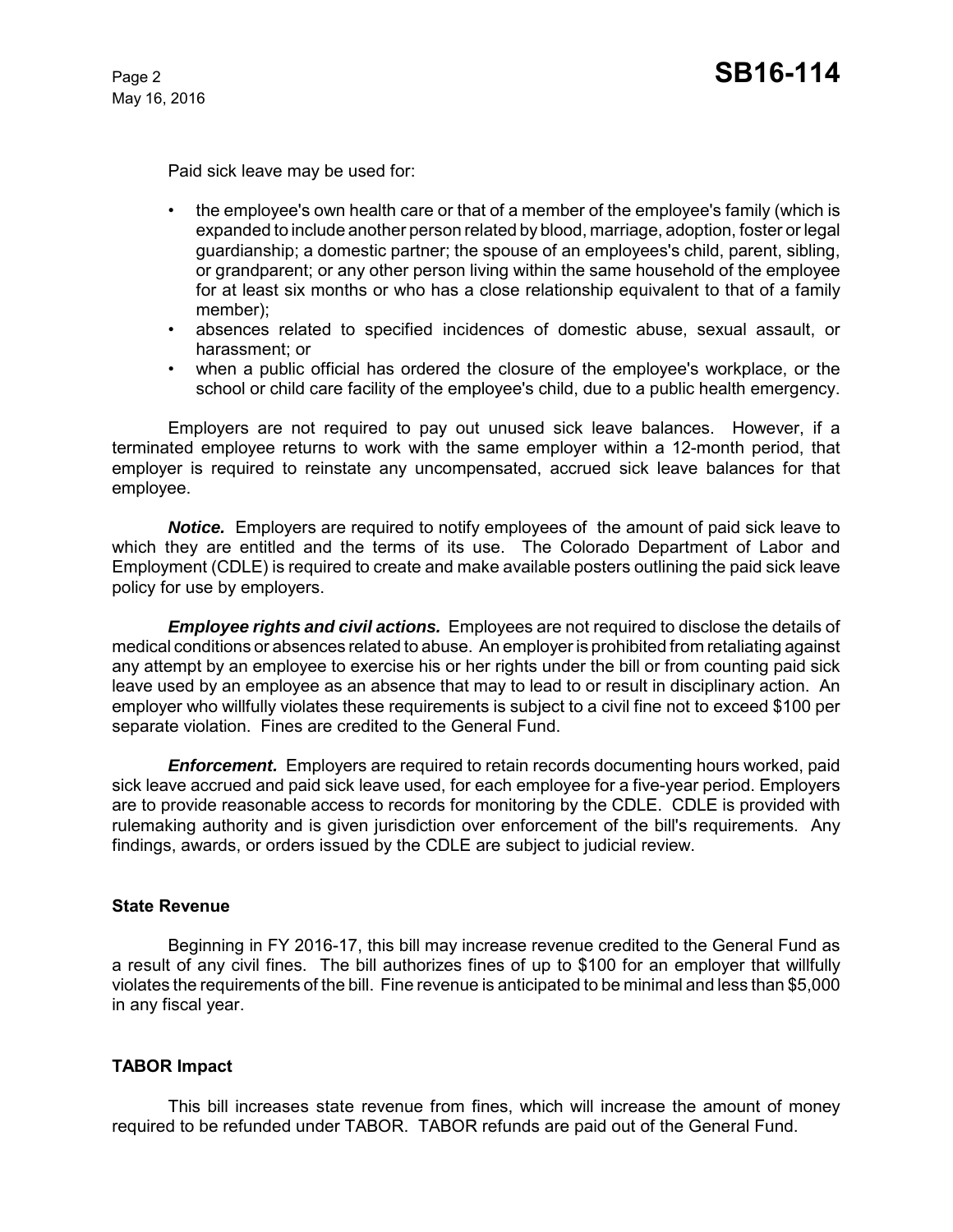#### **State Expenditures**

**This bill increases state General Fund expenditures by at least \$283,888 and 3.1 FTE in FY 2016-17 and by at least \$252,700 and 3.6 FTE in FY 2017-18 and future years.** Table 1 and the discussion that follows describe the costs of the bill.

| Table 1. Expenditures Under SB16-114               |            |            |  |  |  |
|----------------------------------------------------|------------|------------|--|--|--|
| <b>Cost Components</b>                             | FY 2016-17 | FY 2017-18 |  |  |  |
| <b>Personal Services</b>                           | \$149,986  | \$180,873  |  |  |  |
| <b>FTE</b>                                         | 3.1 FTE    | 3.6 FTE    |  |  |  |
| <b>Operating Expenses and Capital Outlay Costs</b> | 21,860     | 3,325      |  |  |  |
| <b>Legal Services</b>                              | 38,004     | 18,242     |  |  |  |
| <b>Computer Programming</b>                        | 32,960     | $\Omega$   |  |  |  |
| <b>Printing and Postage</b>                        | 5,000      | 6,000      |  |  |  |
| Centrally Appropriated Costs*                      | 36,078     | 44,260     |  |  |  |
| <b>TOTAL</b>                                       | \$283,888  | \$252,700  |  |  |  |

*\* Centrally appropriated costs are not included in the bill's appropriation.*

*Colorado Department of Labor and Employment.* Costs assume at least 1,600 complaints and inquiries will be filed, requiring 3.0 FTE compliance investigator staff and 0.5 FTE administrative staff. Staff will analyze and investigate complaints, conduct field investigations and monitor employers, examine records, draft legal documents, and process fines for violations. Rulemaking and other legal services costs will be required to resolve disputes and address any cases that are appealed to the district court. This is anticipated to require 400 hours of legal services in FY 2016-17 and 192 hours in FY 2017-18 and future years. One-time computer system changes are required in FY 2016-17 to update the eComp computer system in order to track and maintain data on requests related to sick leave policies. Printing and postage costs will be incurred to prepare employer posters, as required under the bill.

This analysis assumes that should the volume or complexity of cases exceed the estimate provided in this fiscal note, the CDLE will request additional appropriations through the annual budget process.

*Centrally appropriated costs.* Pursuant to a Joint Budget Committee policy, certain costs associated with this bill are addressed through the annual budget process and centrally appropriated in the Long Bill or supplemental appropriations bills, rather than in this bill. The centrally appropriated costs subject to this policy are estimated in the fiscal note for informational purposes and summarized in Table 2.

| Table 2. Centrally Appropriated Costs Under SB16-114                 |            |            |  |  |  |
|----------------------------------------------------------------------|------------|------------|--|--|--|
| <b>Cost Components</b>                                               | FY 2016-17 | FY 2017-18 |  |  |  |
| Employee Insurance (Health, Life, Dental, and Short-term Disability) | \$23,243   | \$28,053   |  |  |  |
| Supplemental Employee Retirement Payments                            | 12,835     | 16,207     |  |  |  |
| <b>TOTAL</b>                                                         | \$36,078   | \$44,260   |  |  |  |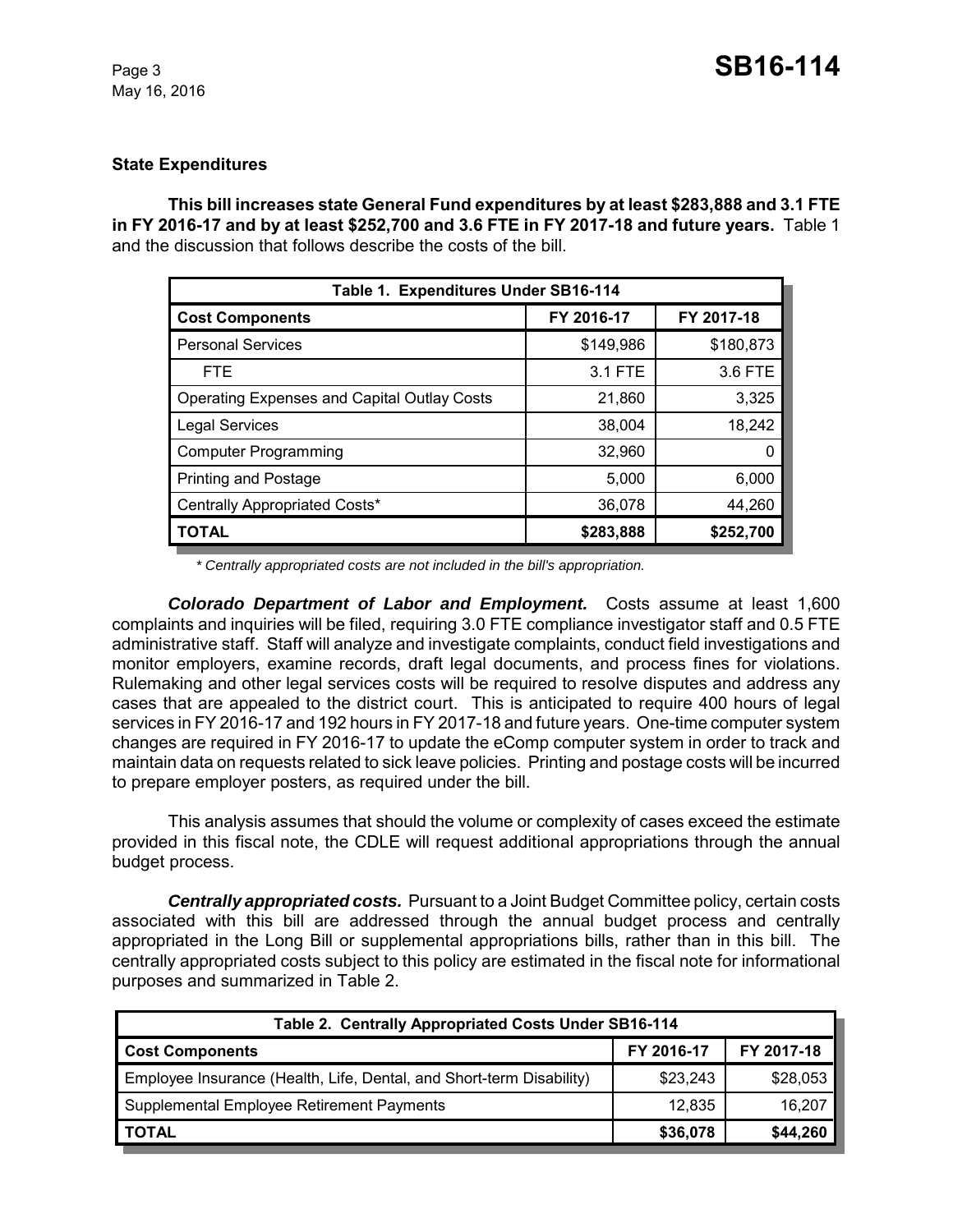May 16, 2016

*Department of Law.* The Department of Law is expected to assist with rulemaking and other legal services for an estimated 400 hours in FY 2016-17 and 192 hours in FY 2017-18 and future years. These costs are shown in the CDLE and will be reappropriated to the Department of Law. The Department of Law also requires 0.2 FTE in FY 2016-17 and 0.1 FTE in FY 2017-18 and future years.

*Judicial Department.* This bill is expected to increase workload in district courts to provide judicial review of cases decided by the CDLE. This workload increase is anticipated to be minimal and will not require an increase in appropriations.

**Other state agencies.** Other state agencies may incur several costs related to this bill, including use of sick leave, records retention, seasonal and temporary employees, leave tracking system updates, and sick leave accruals by part-time employees.

*Use of sick leave.* As compared to current policy, the bill expands the reasons for which sick leave may be used. To the extent that absences require the hiring of temporary personnel or other employees are granted overtime to cover missed shifts, costs will increase. This increase is expect to vary by state agency (and may be higher in certain agencies such as the Department of Corrections, which has facilities that are required to be staffed 24-hours a day) and has not been estimated. Another possibility is that employees are currently using vacation leave for reasons which will shift to sick leave under SB16-114. As vacation leave balances, within certain caps, are payable to employees who terminate their employment with the state, the net effect of SB16-114 may be to increase the amount payable to employees who leave state employment. The fiscal note assumes affected agencies will request additional appropriations as needed through the annual budget process.

*Records retention.* The bill requires employers retain all sick leave records for five years, compared to the current three year requirement. This is expected to increase costs for record retention by a minimal amount. However, as medical records are retained for six years under current policy and will now only be required to be kept for five years, a decrease in costs may partially or fully offset the increase related to leave records.

*Seasonal and temporary employees.* The bill makes paid sick leave available to seasonal and temporary employees, who are currently ineligible under state leave policies. The impact of this is indeterminate, but has the potential to be significant in certain entities, such as within institutions of higher education and the Department of Natural Resources (DNR). For example, the University of Colorado identified potential costs ranging from \$900,000 to \$1.7 million, assuming that all paid sick leave granted is taken and that labor is replaced with another employee making the same hourly wage. Similarly, the DNR identified that it could incur costs of up to \$381,522, primarily within the Division of Parks and Wildlife.

*Leave tracking systems.* There is no centralized leave tracking system in the state. As such, some or all agencies may incur costs to update computer systems to ensure that leave accruals are performed in accordance with SB16-114 and that any prior leave balances are reinstated for employees returning within 12 months. This analysis assumes that affected agencies that cannot accommodate programming needs within existing appropriations will request them through the annual budget process.